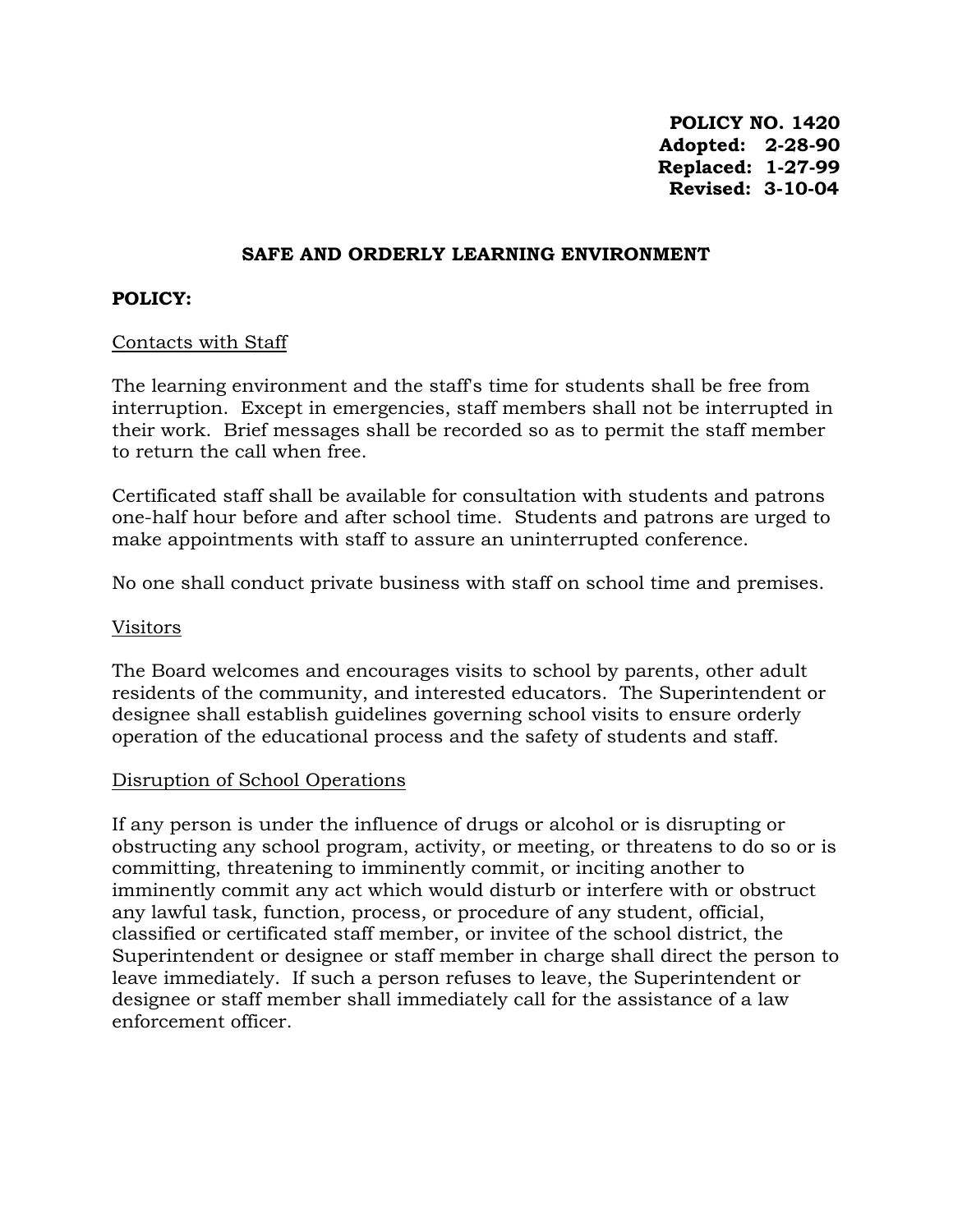Legal Reference:

RCW 29A.635.020 Willfully disobeying school administrative personnel or refusing to leave public property violations, when--Penalty

29A.635.030 Disturbing school, school activities, or meetings

 28A.635.090 Interfering by force or violence with any administrator, teacher, or student unlawful

28A.635.100 Intimidating any administrator, teacher, or student

28A.605.020 Parents' access to classroom or school sponsored activities

20U.S.C. § 9528 No Child Left Behind Act, Military Recruiter Provision

WAC 180-16-240 Supplemental program standards

180-44-50 School day as related to the teacher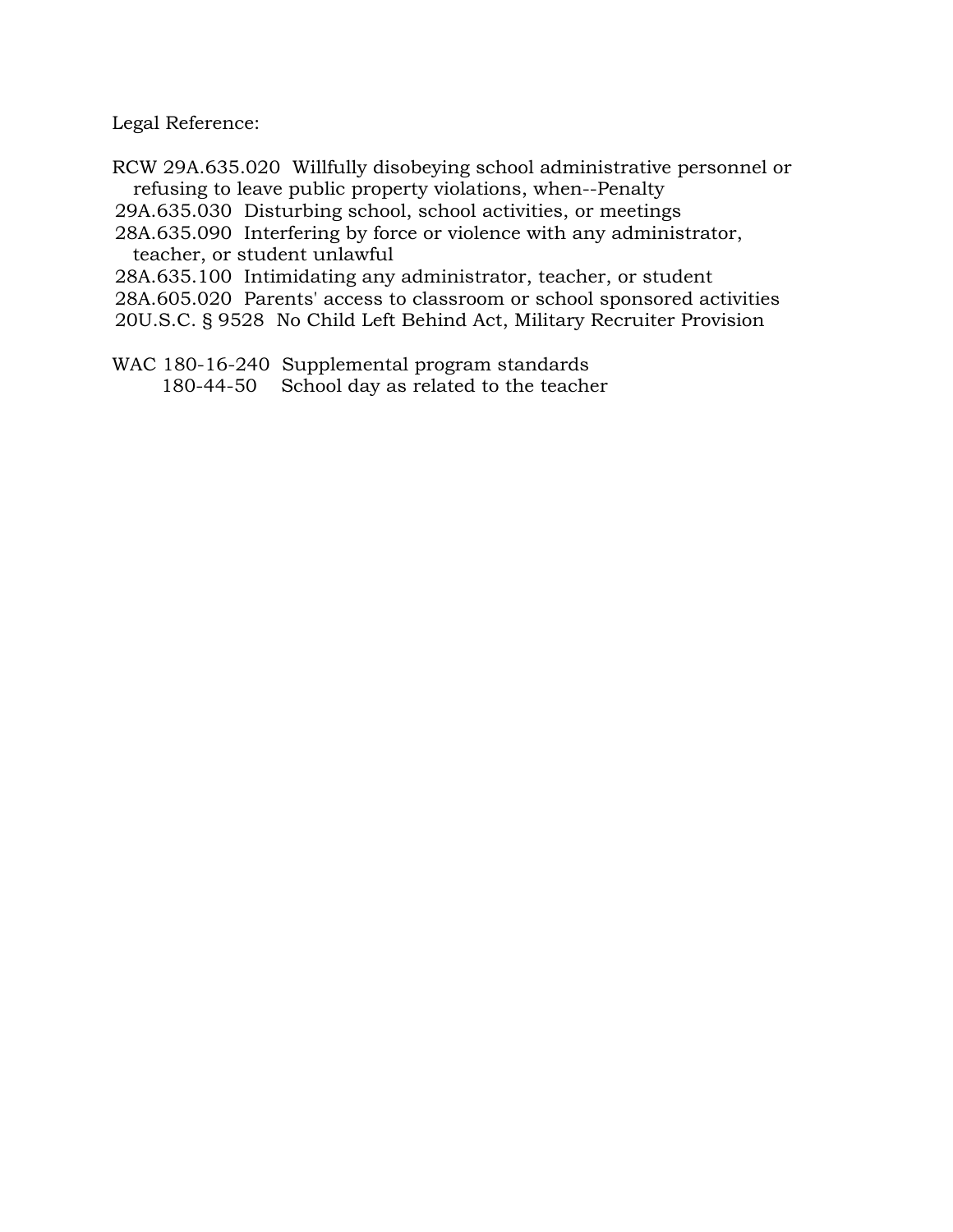**POLICY NO. 1420 Adopted: 2-28-90 Replaced: 1-27-99 Revised: 3-10-04**

## **SAFE AND ORDERLY LEARNING ENVIRONMENT**

## **PROCEDURES:**

## Visitors

The following guidelines are established to permit visitors to observe the educational program with minimal disruption:

- A. All visitors must register at the office upon their arrival at school.
- B. Visitors whose purpose is to influence or solicit students shall not be permitted on the school grounds unless the visit furthers the educational program of the District. Military recruiters will be provided the same opportunities to meet with students as higher education and employer representatives.
- C. If the visitor wishes to observe a classroom, the time shall be arranged after the principal has conferred with the teacher.
- D. If the purpose of the classroom visitation is to observe learning and teaching activities, the visitor may be asked to confer with the teacher before or after the observation to enhance understanding of the activities.
- E. The principal may withhold approval if particular events such as testing would be adversely affected by a visit. Similarly, if a visitor's presence becomes disruptive, the principal may withdraw approval. In either case, the principal shall give reasons for the action.
- F. If a dispute arises regarding limitations upon or withholding of approval for visits:
	- 1. The visitor shall first discuss the matter with the principal;
	- 2. If it is not satisfactorily resolved, the visitor may request a meeting with the Superintendent or designee. The latter shall promptly meet with the visitor, investigate the dispute, and render a written decision, which shall be final, subject only to the citizen's right to raise an issue at a Regular Session of the Board.
- G. No electronic recording of classroom activities and/or conferences will be permitted without the permission of the principal or supervisor and teacher.
- H. Because visitations by students from other schools present special problems, as they may not consider themselves subject to rules and